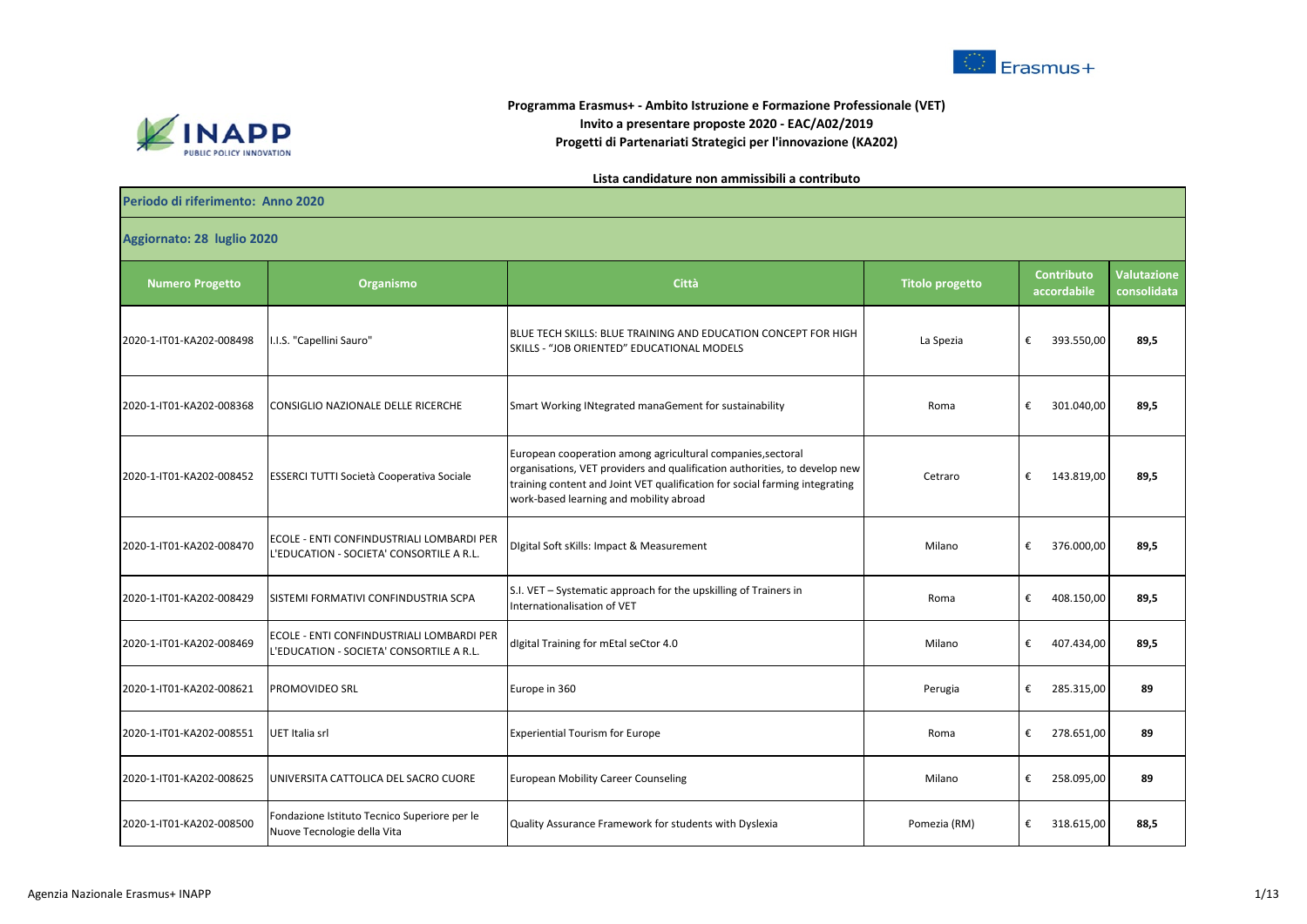| <b>Numero Progetto</b>   | Organismo                                                                                                 | Città                                                                                                                                                                     | <b>Titolo progetto</b> | <b>Contributo</b><br>accordabile | <b>Valutazione</b><br>consolidata |
|--------------------------|-----------------------------------------------------------------------------------------------------------|---------------------------------------------------------------------------------------------------------------------------------------------------------------------------|------------------------|----------------------------------|-----------------------------------|
| 2020-1-IT01-KA202-008366 | CONSORZIO MATERAHUB INDUSTRIE CULTURALI<br>E CREATIVE                                                     | <b>Empowering Creative Hubs Leaders</b>                                                                                                                                   | Matera                 | €<br>313.466,00                  | 88,5                              |
| 2020-1-IT01-KA202-008527 | All Stars Arezzo Social                                                                                   | Responsabile all'Inclusione sociale delle organizzazioni del terzo settore                                                                                                | Arezzo                 | €<br>378.230,00                  | 88,5                              |
| 2020-1-IT01-KA202-008369 | Re.Ri.F. srl                                                                                              | <b>DEEP</b>                                                                                                                                                               | Caserta                | €<br>298.079,00                  | 88,5                              |
| 2020-1-IT01-KA202-008392 | UNIVERSITA DEGLI STUDI DI NAPOLI FEDERICO II                                                              | Diversity and Inclusion in Microenterprises                                                                                                                               | Napoli                 | €<br>299.634,00                  | 88                                |
| 2020-1-IT01-KA202-008564 | ROMAGNA TECH SOCIETA CONSORTILE PER<br><b>AZIONI</b>                                                      | SMART PARK: digital competences to innovate natural parks management                                                                                                      | Forlì                  | €<br>299.997,00                  | 88                                |
| 2020-1-IT01-KA202-008434 | ISTITUTO NAZIONALE DI ASTROFISICA                                                                         | Skills for Tourism And Recognition of the importance of dark skies                                                                                                        | Roma                   | €<br>337.735,00                  | 88                                |
| 2020-1-IT01-KA202-008448 | CONFORM-CONSULENZA FORMAZIONE E<br>MANAGEMENT SOCIETA CONSORTILE A<br>RESPONSABILITA LIMITATA             | Transnational Opportunities for Upskilling in Cultural Heritage                                                                                                           | Avellino               | €<br>374.995,00                  | 88                                |
| 2020-1-IT01-KA202-008462 | Confartigianato Imprese                                                                                   | We Organise and Manage Enterprises and Networks 4.0                                                                                                                       | Roma                   | €<br>299.829,00                  | 87,5                              |
| 2020-1-IT01-KA202-008475 | Federazione Istituti Di Attività Educative                                                                | Promozione delle competenze digitali e STEAM nel sistema i-VET:<br>Implementazione di pratiche di apprendimento innovative in un<br>prospettiva educativa intersettoriale | Roma                   | €<br>299.798,00                  | 87,5                              |
| 2020-1-IT01-KA202-008465 | ENAIP ENTE ACLI ISTRUZIONE PROFESSIONALE<br>FRIULI VENEZIA GIULIA TRIESTE                                 | Strumenti Innovativi di Mediazione Pedagogica in Linguaggio accessibile a<br>tutti                                                                                        | Trieste                | €<br>319.133,00                  | 87,5                              |
| 2020-1-IT01-KA202-008617 | SWEDEN EMILIA ROMAGNA NETWORK                                                                             | Developing Business attraction skills through continuing VET at work in<br>the local public sector                                                                        | Parma                  | €<br>337.214,00                  | 87                                |
| 2020-1-IT01-KA202-008398 | SITD Società Italiana Tossicodipendenze                                                                   | Gender-based Alcohol Prevention to contrast cancers                                                                                                                       | Cuneo                  | €<br>298.812,00                  | 87                                |
| 2020-1-IT01-KA202-008430 | Istituto Tecnico Superiore Angelo Rizzoli per le<br>Tecnologie dell'Informazione e della<br>Comunicazione | Reinforce Entrepreneurial Skills for Creative and cUltural Entities                                                                                                       | Milano                 | €<br>342.755.00                  | 87                                |
| 2020-1-IT01-KA202-008538 | Conservatorio di Musica di Perugia                                                                        | Musicians Skills in Music and Education Fields                                                                                                                            | Perugia                | €<br>285.993,00                  | 87                                |
| 2020-1-IT01-KA202-008589 | UNIVERSITA DEGLI STUDI DELLA TUSCIA                                                                       | PROBATION Education and Training network for case management                                                                                                              | Viterbo                | €<br>299.987,00                  | 87                                |
| 2020-1-IT01-KA202-008504 | Apro Formazione S.c.a.r.l.                                                                                | Inclusive Mobility for All                                                                                                                                                | Alba                   | 310.059,50<br>€                  | 86,5                              |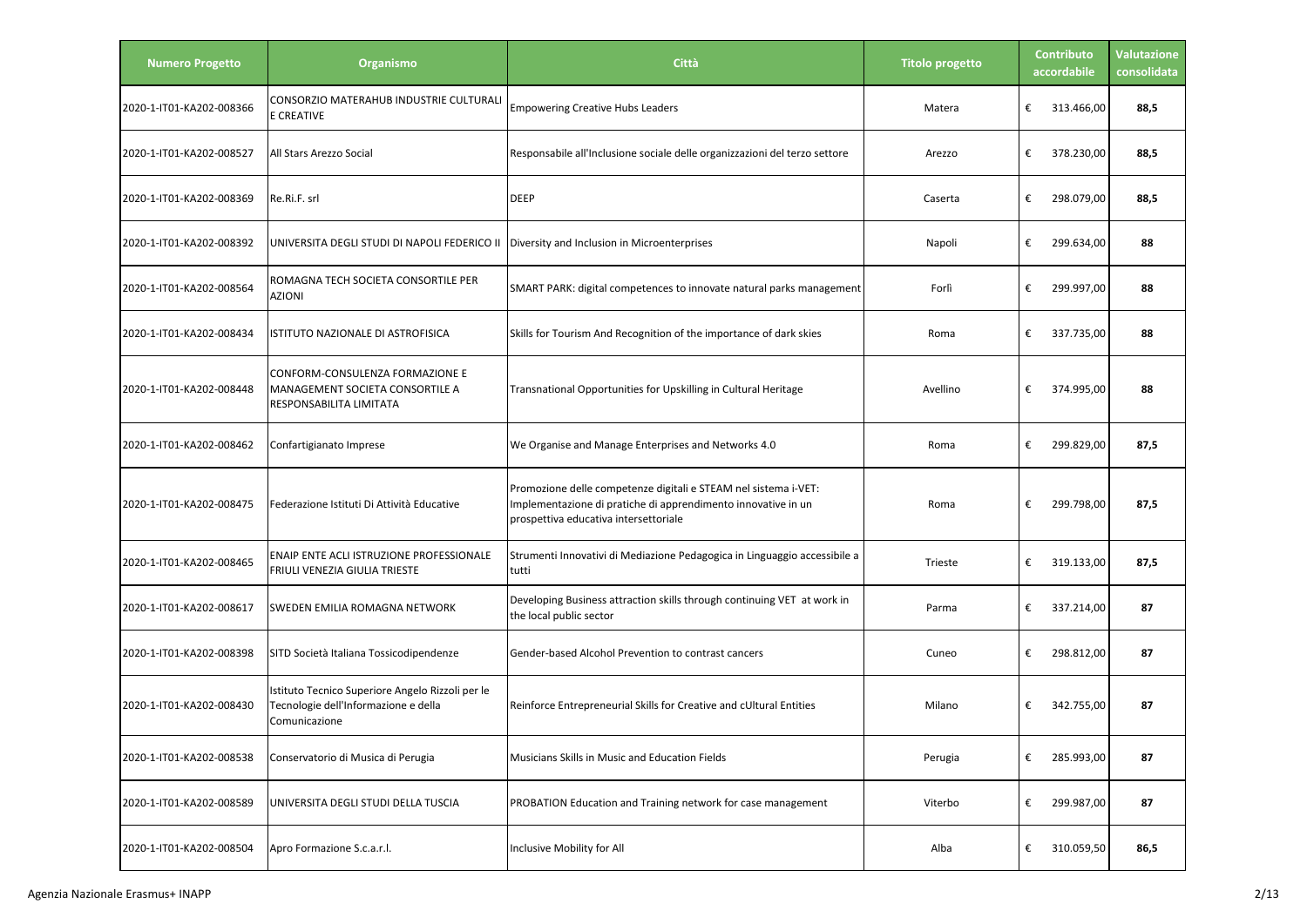| <b>Numero Progetto</b>   | Organismo                                                                                            | <b>Città</b>                                                                                                                                                                                | <b>Titolo progetto</b>  | Contributo<br>accordabile | <b>Valutazione</b><br>consolidata |
|--------------------------|------------------------------------------------------------------------------------------------------|---------------------------------------------------------------------------------------------------------------------------------------------------------------------------------------------|-------------------------|---------------------------|-----------------------------------|
| 2020-1-IT01-KA202-008489 | CRAMARS SOCIETA COOPERATIVA SOCIALE                                                                  | Futures Literacy in Vocational Education and Training for Climate and<br>Social challenges 2040                                                                                             | Tolmezzo                | €<br>449.103,00           | 86,5                              |
| 2020-1-IT01-KA202-008634 | FONDO DI ENTI LOCALI PER LA COOPERAZIONE<br>DECENTRATA E LO SVILUPPO UMANO<br><b>SOSTENIBILE</b>     | Photo for Caring - Development of new skills on the topic of therapeutic<br>photography as an innovative psychosocial support tool to overcome the<br><b>Post Traumatic Stress Disorder</b> | Perugia                 | €<br>288.700,00           | 86,5                              |
| 2020-1-IT01-KA202-008534 | ERGO S.R.L.                                                                                          | Smart Education for Corporate Sustainability Reporting                                                                                                                                      | Cascina                 | €<br>273.748,00           | 86,5                              |
| 2020-1-IT01-KA202-008513 | Elidea psicologi associati                                                                           | JoBridge new approaches for a new world                                                                                                                                                     | Roma                    | €<br>288.983,00           | 86,5                              |
| 2020-1-IT01-KA202-008476 | ISTITUTO PER L'ISTRUZIONE PROFESSIONALE DEI<br>LAVORATORI EDILI DELLA PROVINCIA DI<br><b>BOLOGNA</b> | Indoor Environmental Quality Technician                                                                                                                                                     | Bologna                 | €<br>299.700,00           | 86,5                              |
| 2020-1-IT01-KA202-008396 | ISTITUTO D'ISTRUZIONE SUPERIORE CIUFFELLI -<br><b>EINAUDI</b>                                        | Development of Innovative Training Contents on Olive Mill Wastewater<br>for European Olive Producers                                                                                        | Todi                    | €<br>278.630,00           | 86                                |
| 2020-1-IT01-KA202-008614 | Confartigianato Imprese Foligno                                                                      | VIRAL - Virtual Reality Classroom in Maintenance and Conversion of Gas<br>Appliances                                                                                                        | Foligno                 | €<br>338.641,00           | 86                                |
| 2020-1-IT01-KA202-008508 | Associazione Santacristina Centro Teatrale                                                           | Caught in the Act                                                                                                                                                                           | Gubbio                  | €<br>191.386,00           | 86                                |
| 2020-1-IT01-KA202-008372 | UNIVERSITA DEGLI STUDI DI FOGGIA                                                                     | <b>I-TOURISM</b>                                                                                                                                                                            | Foggia                  | €<br>289.736,00           | 86                                |
| 2020-1-IT01-KA202-008501 | COORDINAMENTO NAZIONALE COMUNITA DI<br>ACCOGLIENZA ASSOCIAZIONE                                      | Get out of addiction. Pathways to support women                                                                                                                                             | Roma                    | €<br>388.996,00           | 86                                |
| 2020-1-IT01-KA202-008586 | <b>INFOR ELEA</b>                                                                                    | FaBioLa - Farming linking Biogas and Landscape in Europe                                                                                                                                    | San Secondo di Pinerolo | €<br>449.524,00           | 86                                |
| 2020-1-IT01-KA202-008568 | A SUD ECOLOGIA E COOPERAZIONE ONLUS                                                                  | (e)mission (im)possible                                                                                                                                                                     | Roma                    | €<br>319.361,00           | 85,5                              |
| 2020-1-IT01-KA202-008636 | ORDINE DEGLI ARCHITETTI, PIANIFICATORI,<br>PAESAGGISTI E CONSERVATORI DELLA<br>PROVINCIA DI TORINO   | Green Rooftops Overarching Training programme                                                                                                                                               | Torino                  | €<br>364.760,00           | 85,5                              |
| 2020-1-IT01-KA202-008456 | Archivio della Memoria                                                                               | INTER-CHA: INTERnationalization Cultural Heritage Assistant - new WBL<br>profession in duty of internationalization of cultural heritage institutions                                       | Roma                    | €<br>299.443,00           | 85,5                              |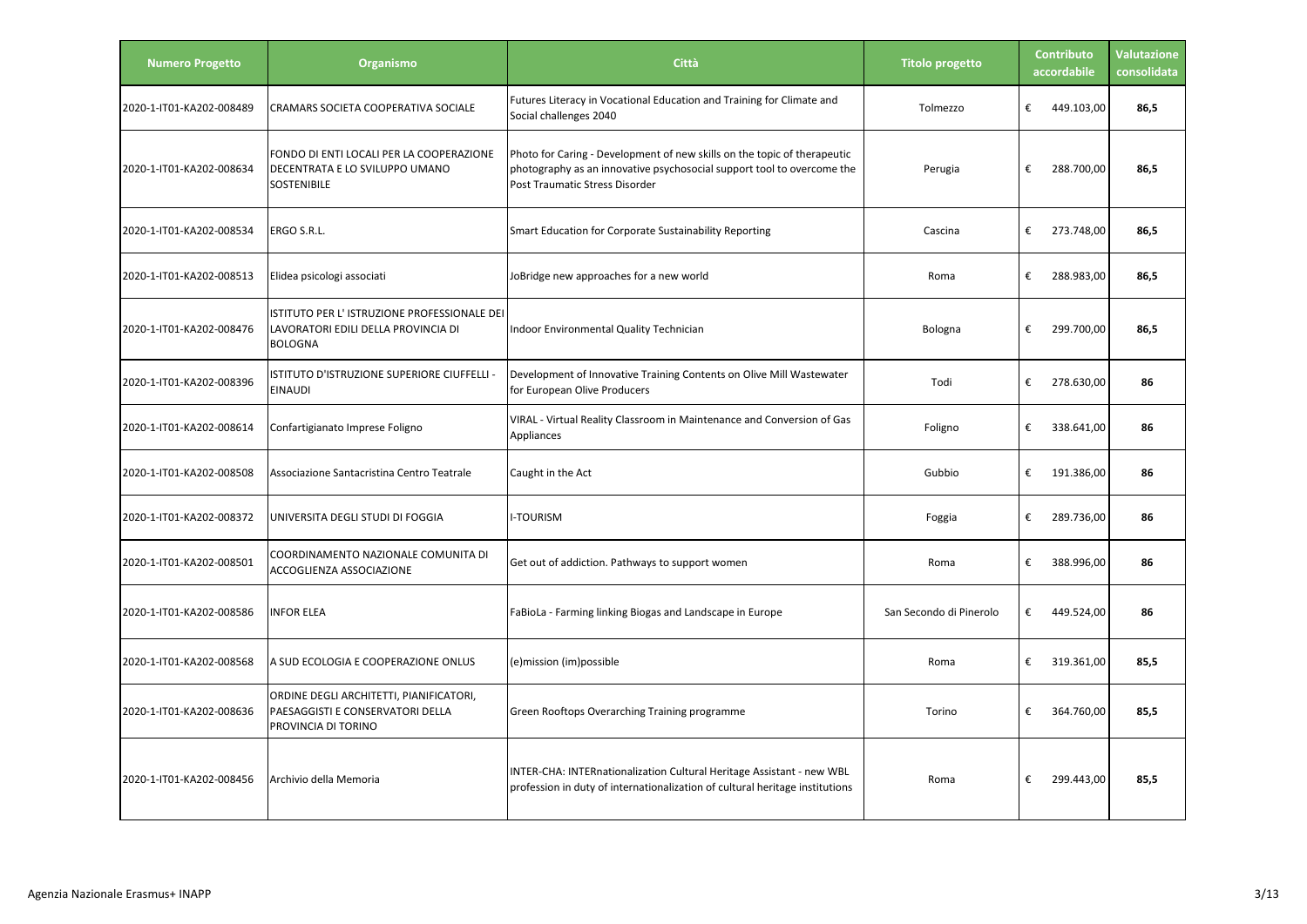| <b>Numero Progetto</b>   | <b>Organismo</b>                                                             | Città                                                                                                                                                                                                     | <b>Titolo progetto</b>   | <b>Contributo</b><br>accordabile | <b>Valutazione</b><br>consolidata |
|--------------------------|------------------------------------------------------------------------------|-----------------------------------------------------------------------------------------------------------------------------------------------------------------------------------------------------------|--------------------------|----------------------------------|-----------------------------------|
| 2020-1-IT01-KA202-008506 | <b>STAM SRL</b>                                                              | Best practices and strategies for railway station employees on Risk<br>Assessment & Cost/benefit analysis of security measures for terrorist<br>attacks and CBRN threats against critical infrastructures | Genova                   | €<br>420.460,00                  | 85                                |
| 2020-1-IT01-KA202-008618 | Polisportive Giovanili Salesiane                                             | Enhance Mentoring Skills of Sport Coaches Professional                                                                                                                                                    | Roma                     | €<br>223.425,00                  | 85                                |
| 2020-1-IT01-KA202-008480 | <b>Communication Onlus</b>                                                   | p63 Sindrome E.E.C International Net Work Word Rar@Educando -L' INFORMAZIONE COMINCIA DALLA SCUOLA<br>Fragilità - Malattie Rare - Cyber bullismo - Emergenza Sanitaria                                    | Selvazzano Dentro Padova | €<br>291.840,00                  | 85                                |
| 2020-1-IT01-KA202-008582 | EUROPEAN GRANTS INTERNATIONAL ACADEMY<br>SRL                                 | <b>Digital Energy Efficiency Designers</b>                                                                                                                                                                | Foligno                  | €<br>449.893,00                  | 84,5                              |
| 2020-1-IT01-KA202-008479 | AZIENDA UNITA SANITARIA LOCALE DI<br><b>FROSINONE</b>                        | CARE +                                                                                                                                                                                                    | Frosinone                | €<br>299.588,00                  | 84,5                              |
| 2020-1-IT01-KA202-008482 | UNIVERSITA POLITECNICA DELLE MARCHE                                          | <b>CONTINUITY: Business Continuity Managers Training Platform</b>                                                                                                                                         | Ancona                   | €<br>225.676,00                  | 84,5                              |
| 2020-1-IT01-KA202-008609 | LUISS LIBERA UNIVERSITA INTERNAZIONALE<br>DEGLI STUDI SOCIALI GUIDO CARLI    | Digital Transformation and Industry 4.0: Innovative skills to enhance<br>workforce employability, flexibility and transversal capabilities in the<br>public and private sectors                           | Roma                     | €<br>449.997,00                  | 84,5                              |
| 2020-1-IT01-KA202-008626 | FONDAZIONE POLITECNICO DI MILANO                                             | Training and Education on Advanced Technologies in the Rehabilitation<br>after Stroke- Toward European common standards                                                                                   | Milano                   | €<br>374.845,00                  | 84,5                              |
| 2020-1-IT01-KA202-008488 | FONDAZIONE ACCADEMIA D'ARTI E MESTIERI<br>DELLO SPETTACOLO TEATRO ALLA SCALA | SLAC - Skills Live After Corona                                                                                                                                                                           | Milano                   | €<br>250.108,50                  | 84                                |
| 2020-1-IT01-KA202-008361 | Centro Provinciale Istruzione Adulti                                         | The Future is green                                                                                                                                                                                       | Lecce                    | €<br>299.991,00                  | 84                                |
| 2020-1-IT01-KA202-008522 | REGIONE EMILIA ROMAGNA                                                       | Dialogical Approach to integrate multiprofessional work in educational,<br>health and<br>social settings                                                                                                  | Bologna                  | €<br>332.950,00                  | 84                                |
| 2020-1-IT01-KA202-008536 | <b>DAVINES Spa</b>                                                           | SUPERB - Sustainable skills for Professionals to become Engaged and<br>Responsible in the Beauty sector                                                                                                   | Parma                    | €<br>259.339,00                  | 84                                |
| 2020-1-IT01-KA202-008377 | Fermata d'Autobus                                                            | DARIO! Disadvantaged Artists Reaching Inclusion and Occupability                                                                                                                                          | Oglianico                | €<br>354.609,00                  | 84                                |
| 2020-1-IT01-KA202-008373 | Cooperativa Sociale Arcadia                                                  | New mEThodologies for WORKing Inclusion of disadvantaged young                                                                                                                                            | Tarquinia                | €<br>169.778,00                  | 84                                |
| 2020-1-IT01-KA202-008600 | ARETES SOCIETA COOPERATIVA                                                   | PEER MOB - Uno strumento per la mobilità                                                                                                                                                                  | Modena                   | €<br>198.990,00                  | 84                                |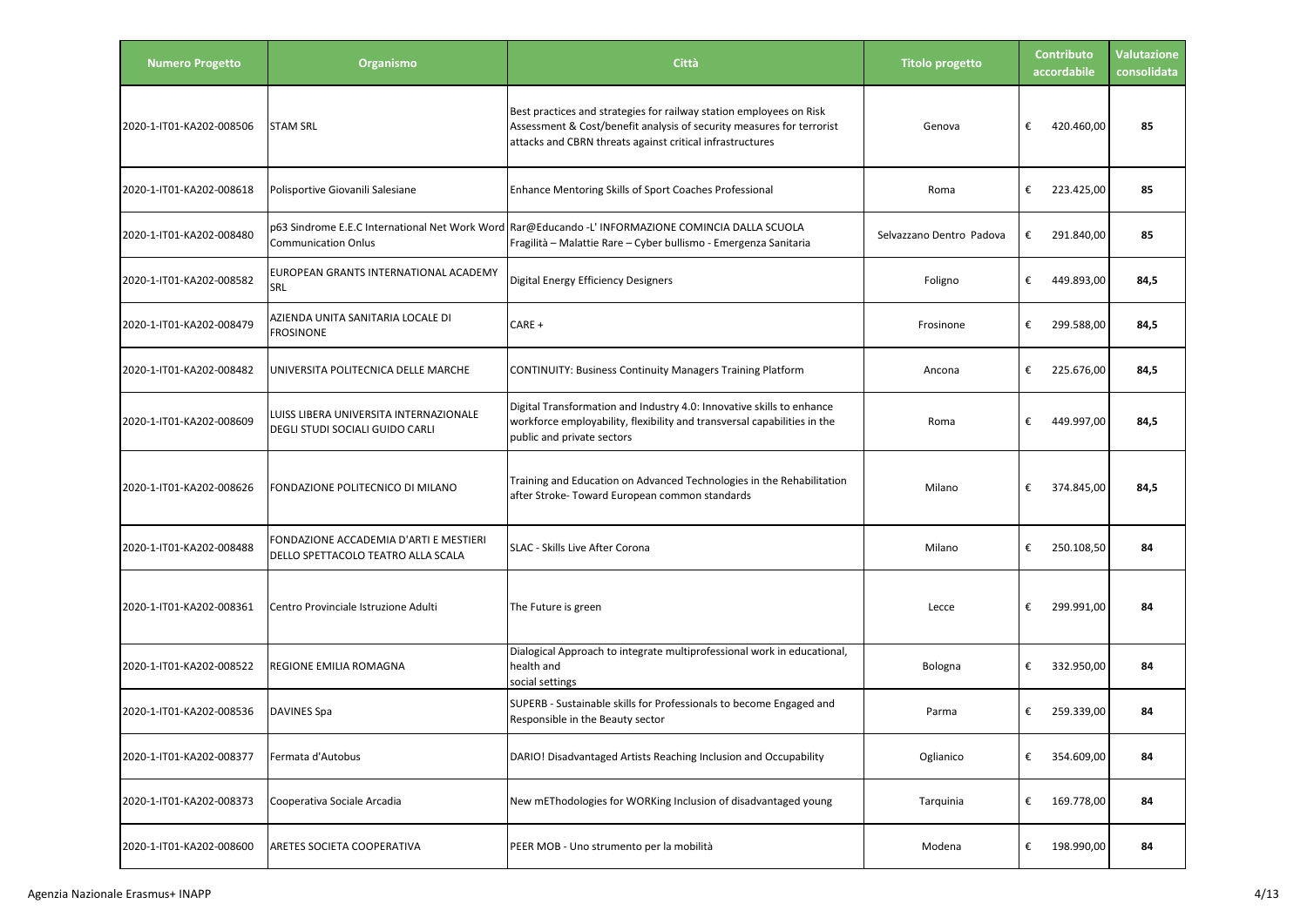| <b>Numero Progetto</b>   | Organismo                                                                       | Città                                                                                                                       | <b>Titolo progetto</b> | <b>Contributo</b><br>accordabile | <b>Valutazione</b><br>consolidata |
|--------------------------|---------------------------------------------------------------------------------|-----------------------------------------------------------------------------------------------------------------------------|------------------------|----------------------------------|-----------------------------------|
| 2020-1-IT01-KA202-008558 | UNIVERSITA DEGLI STUDI DI ROMA LA SAPIENZA                                      | SAFECULT                                                                                                                    | Roma                   | €<br>277.444,00                  | 84                                |
| 2020-1-IT01-KA202-008612 | Casa Netural                                                                    | Open School for Village Hosts                                                                                               | Matera                 | €<br>374.227,00                  | 83,5                              |
| 2020-1-IT01-KA202-008436 | AL INNOVAZIONE APPRENDIMENTO LAVORO<br>MARCHE SRL IMPRESA SOCIALE               | DIGIT4EU - Digital skills for EU Industrial Machines Operator in the 4.0<br>Industry                                        | Ancona                 | €<br>282.913,00                  | 83,5                              |
| 2020-1-IT01-KA202-008512 | COOPERATIVA ATLANTE SOCIETA COOPERATIVA                                         | Voyage Inside a Blind Experience - The Training path                                                                        | Citta di Castello      | €<br>270.257,00                  | 83,5                              |
| 2020-1-IT01-KA202-008387 | Consorzio Ipogeos                                                               | CIRCE: Promoting Cultural Heritage as Integration and Tolerance Tool for<br>VET                                             | Matera                 | €<br>162.268,00                  | 83,5                              |
| 2020-1-IT01-KA202-008454 | Centro Formativo Provinciale G. Zanardelli                                      | Your Company Can                                                                                                            | <b>Brescia</b>         | €<br>397.996,00                  | 83                                |
| 2020-1-IT01-KA202-008443 | Camera di Commercio, Industria, Agricoltura e<br>Artigianato di Chieti-Pescara  | Think Rural                                                                                                                 | Chieti                 | €<br>244.884,00                  | 83                                |
| 2020-1-IT01-KA202-008407 | COMUNE DI TEMPIO PAUSANIA                                                       | "Suber Economy Project the Future"                                                                                          | Tempio Pausania        | €<br>186.073,00                  | 83                                |
| 2020-1-IT01-KA202-008357 | ASSET BASILICATA azienda speciale della Camera<br>di Commercio della Basilicata | Projects On Time and On Budget                                                                                              | Matera                 | €<br>192.357,00                  | 83                                |
| 2020-1-IT01-KA202-008404 | <b>EDUFORMA SRL</b>                                                             | ModErNized supporT Offices foR vEt stuDents                                                                                 | Padova                 | €<br>240.135,00                  | 82,5                              |
| 2020-1-IT01-KA202-008359 | Unione Montana dei Comuni del Sangro                                            | Grassroot Initiatives Against Violence Against<br>Women                                                                     | Villa Santa Maria      | €<br>299.496,00                  | 82,5                              |
| 2020-1-IT01-KA202-008575 | UNIVERSITA TELEMATICA INTERNAZIONALE-<br>UNINETTUNO                             | Virtual Innovation Center fostering the transition from education to<br>employment                                          | Roma                   | €<br>217.415,00                  | 82,5                              |
| 2020-1-IT01-KA202-008461 | Training 2000 psc                                                               | Fostering Usage of Digital Badges in VET for validating competences                                                         | Mondavio               | €<br>231.175,00                  | 82,5                              |
| 2020-1-IT01-KA202-008428 | <b>ECIPA UMBRIA SCARL</b>                                                       | European Atelier of Crafts 4.0. - Digital Skills and Augmented Didactics<br>applied to the European Atelier of Crafts Model | Perugia                | €<br>313.560,00                  | 82,5                              |
| 2020-1-IT01-KA202-008597 | MINE VAGANTI NGO                                                                | VET CARE Career planning and job insertion for VET students with<br>disabilities                                            | Sassari                | €<br>239.285,00                  | 82                                |
| 2020-1-IT01-KA202-008620 | Agorà Società Cooperativa Sociale ONLUS                                         | P.I.P.P.I. - "Promoting Innovative Paths for Professionals of Inclusion"                                                    | Pontecagnano Faiano    | €<br>199.848,00                  | 82                                |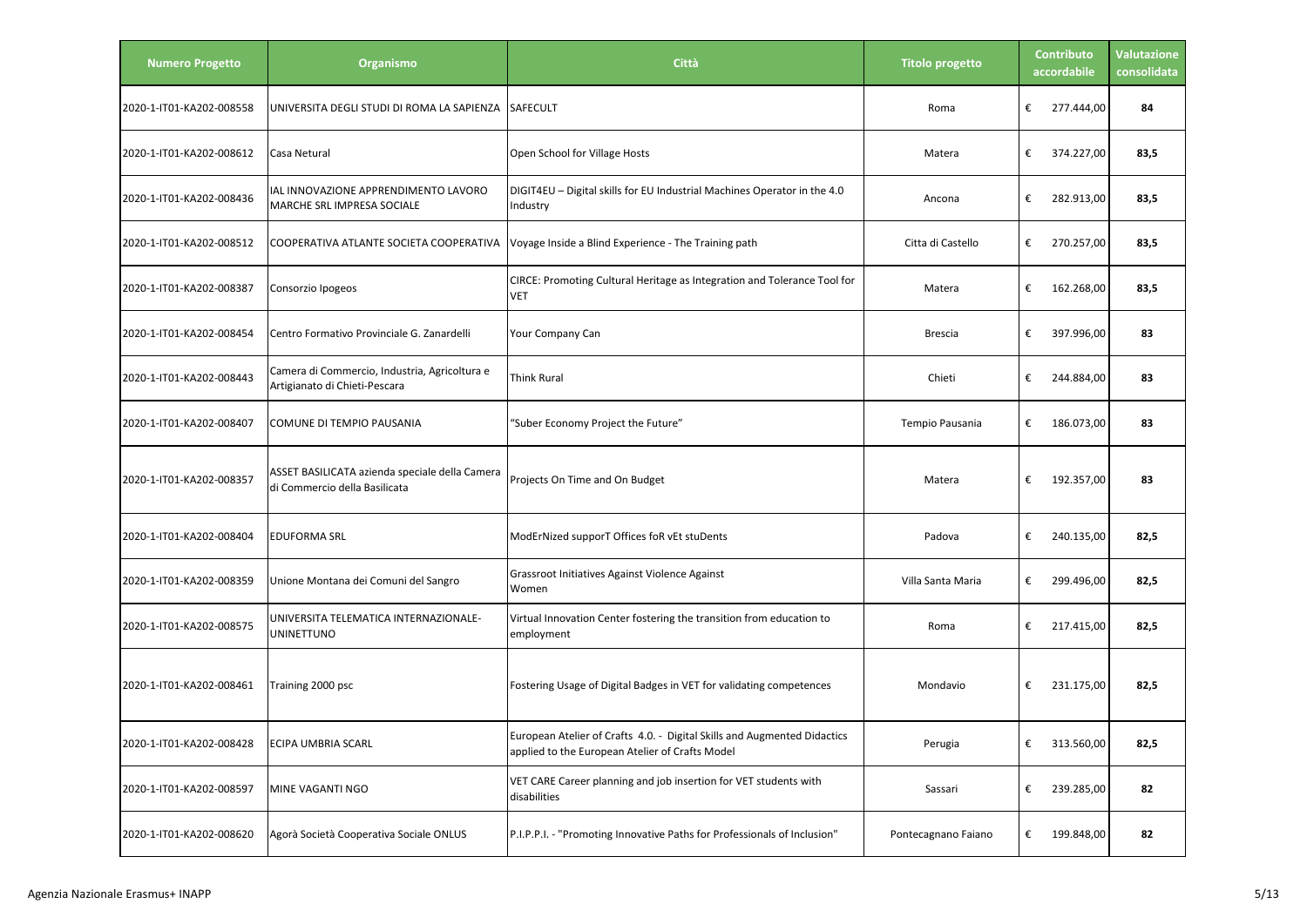| <b>Numero Progetto</b>   | Organismo                                                              | Città                                                                                                                                  | <b>Titolo progetto</b> | <b>Contributo</b><br>accordabile | <b>Valutazione</b><br>consolidata |
|--------------------------|------------------------------------------------------------------------|----------------------------------------------------------------------------------------------------------------------------------------|------------------------|----------------------------------|-----------------------------------|
| 2020-1-IT01-KA202-008437 | AGENFOR ITALIA ASSOCIAZIONE                                            | <b>Preven Training</b>                                                                                                                 | Rimini                 | €<br>270.796,00                  | 82                                |
| 2020-1-IT01-KA202-008473 | Eko Group srl                                                          | Open and Participatory labour models for an European trade union<br>Network                                                            | Roma                   | €<br>335.560,00                  | 81,5                              |
| 2020-1-IT01-KA202-008576 | CENTRO STUDI DELLE CAMERE DI COMMERCIO<br>GUGLIELMO TAGLIACARNE S.R.L. | Fashion trainers and in-company mentors for future: integrating green<br>and circular issues in VET for textile, clothing and footwear | Roma                   | €<br>374.516,00                  | 81,5                              |
| 2020-1-IT01-KA202-008491 | AGENZIA METROPOLITANA PER LA<br>FORMAZIONE, L'ORIENTAMENTO E IL LAVORO | Gender Approach to Employability 4.0                                                                                                   | Milano                 | €<br>289.343,00                  | 81,5                              |
| 2020-1-IT01-KA202-008376 | Università degli Studi di Roma "Unitelma<br>Sapienza"                  | Workplace Violence Prevention for Safer Healthcare Workers                                                                             | Roma                   | €<br>252.795,00                  | 81,5                              |
| 2020-1-IT01-KA202-008539 | Comunità di Venezia Società Cooperativa Sociale                        | INTREPIT, Initiative on Training for the Evaluation of Psychosocial<br><b>Intensive Treatment</b>                                      | Venezia                | €<br>340.910,00                  | 81,5                              |
| 2020-1-IT01-KA202-008455 | FONDAZIONE POLITECNICO DI MILANO                                       | Structuring Enhanced Collaboration with the 3rd sector                                                                                 | Milano                 | €<br>395.742,00                  | 81,5                              |
| 2020-1-IT01-KA202-008546 | UNIVERSITA DI PISA                                                     | Innovation in the marble industry                                                                                                      | Pisa                   | €<br>350.487,00                  | 81,5                              |
| 2020-1-IT01-KA202-008493 | PROGEU-PROGRESS IN EUROPEAN UNION -<br><b>ISTITUTO PER LO SVILUPPO</b> | Disability is My Ability: an innovative lifelong learning to be successful in<br>the workplace                                         | Roma                   | €<br>136.725,00                  | 81                                |
| 2020-1-IT01-KA202-008502 | LIPSIM - LABORATORIO ITALIANO PSICOANALISI<br>MULTIFAMILIARE           | MULTI FAMILY GROUPS AND MENTAL HEALTH                                                                                                  | Roma                   | €<br>438.220,00                  | 80,5                              |
| 2020-1-IT01-KA202-008518 | ASSOCIAZIONE SPORTIVA DILETTANTISTICA<br>IJSHAAMANKA                   | Network of dance and theatre operators for social inclusion                                                                            | Pegola                 | €<br>204.097,00                  | 80,5                              |
| 2020-1-IT01-KA202-008477 | Youth Europe Service                                                   | How Urban centers become Green citieS                                                                                                  | Potenza                | €<br>324.257,00                  | 80,5                              |
| 2020-1-IT01-KA202-008573 | PRISM - PROMOZIONE INTERNAZIONALE SICILIA<br><b>MONDO</b>              | Skills to turn traditional jobs into experiential and relational tourism<br>opportunities                                              | Enna                   | €<br>261.418,00                  | 80,5                              |
| 2020-1-IT01-KA202-008535 | studio risorse s.r.l.                                                  | Laboratori interculturali per l'inclusione dei migranti                                                                                | Matera                 | €<br>441.492,00                  | 80                                |
| 2020-1-IT01-KA202-008390 | Ordine dei Medici Veterinari della Provincia di<br>Caserta             | <b>INnovative TRAINING for vet consulting</b>                                                                                          | Caserta                | €<br>299.512,00                  | 80                                |
| 2020-1-IT01-KA202-008526 | ISIS VALDARNO                                                          | Competence Framework on Sustainable Intrapreneurship EU-DAIMON                                                                         | San Giovanni Valdarno  | €<br>425.266,00                  | 80                                |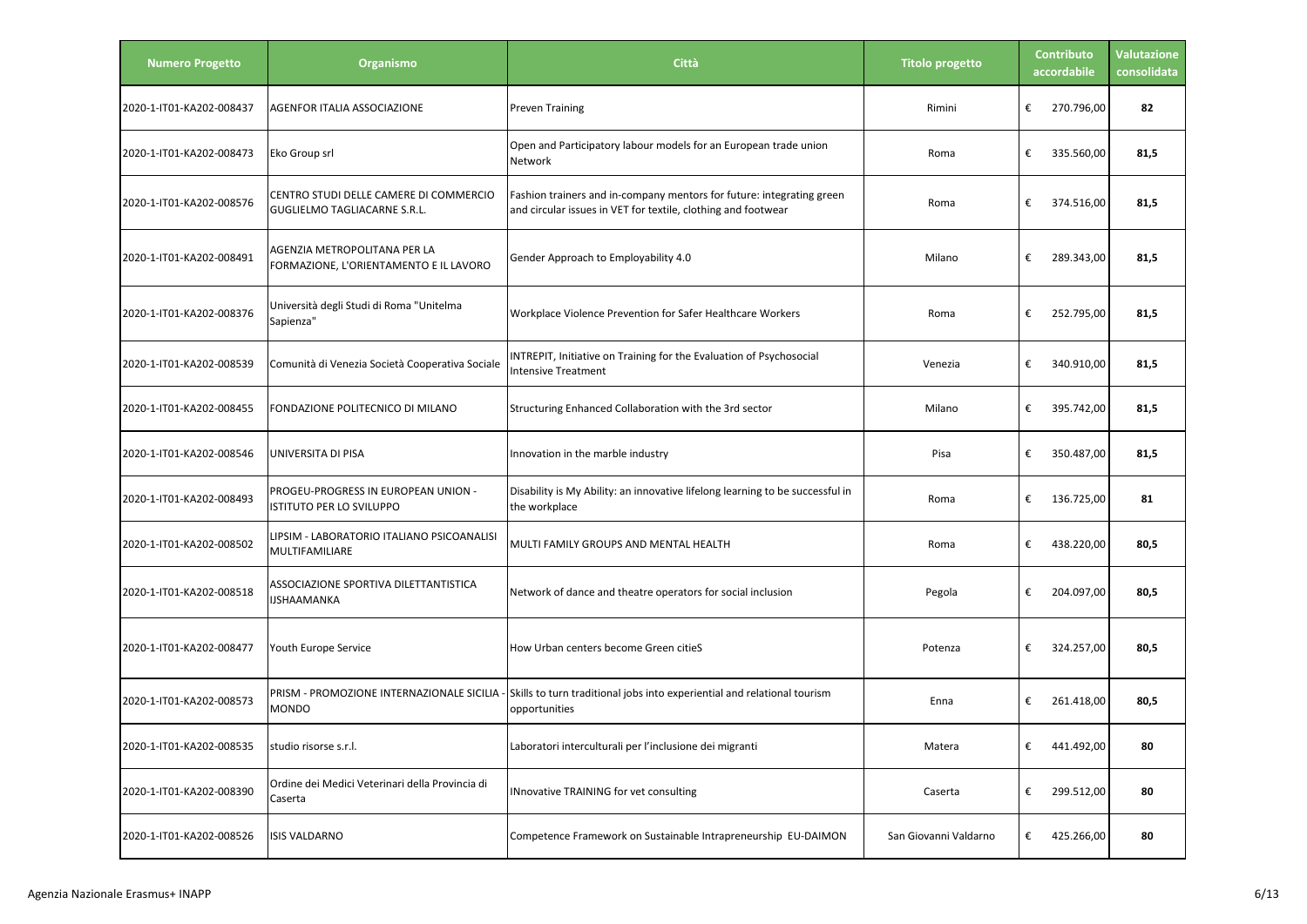| <b>Numero Progetto</b>   | Organismo                                                                    | Città                                                                                                                                                  | <b>Titolo progetto</b> | Contributo<br>accordabile | <b>Valutazione</b><br>consolidata |
|--------------------------|------------------------------------------------------------------------------|--------------------------------------------------------------------------------------------------------------------------------------------------------|------------------------|---------------------------|-----------------------------------|
| 2020-1-IT01-KA202-008570 | Roscioli Development srl                                                     | Entrepreneurial Competences for the Automotive Ecosystem                                                                                               | Campli                 | €<br>371.490,00           | 80                                |
| 2020-1-IT01-KA202-008531 | FEDERAZIONE ITALIANA JUDO LOTTA KARATE<br>ARTI MARZIALI                      | Martial art's a mean for life improvement and social inclusion of children<br>with autism spectrum disorder                                            | Roma                   | €<br>433.500,00           | 79,5                              |
| 2020-1-IT01-KA202-008585 | ANCI Umbria - Associazione dei Comuni<br>dell'Umbria                         | Gestione della diversità e prevenzione del conflitto per servizi pubblici<br>inclusivi – un pacchetto formativo                                        | Perugia                | €<br>434.267,00           | 79,5                              |
| 2020-1-IT01-KA202-008560 | Associazione Lis Lab performing arts                                         | European Human Academy. Performing Social Art Making                                                                                                   | Nebbiuno               | €<br>262.437,00           | 79                                |
| 2020-1-IT01-KA202-008503 | ARIS FORMAZIONE E RICERCA SOCIETA<br>COOPERATIVA                             | Skills-Evolutionary-Education for Benefit COMpanies INclusive Growth                                                                                   | Perugia                | €<br>297.550,00           | 78,5                              |
| 2020-1-IT01-KA202-008460 | ASSOCALZATURIFICI ITALIANI                                                   | Boosting Extroversion and Internationalisation through developing new<br>skills for Footwear INdustries across Europe                                  | Milano                 | €<br>305.130,00           | 78,5                              |
| 2020-1-IT01-KA202-008529 | Il Cielo Di Sara                                                             | Sistemi Orientati alla Formazione Innovativa Accessibile                                                                                               | Nola                   | €<br>447.660,00           | 78,5                              |
| 2020-1-IT01-KA202-008521 | Terra di Tutti SRL Impresa Sociale                                           | INTERCULTURAL CRAFT. A bridge between traditional knowings and<br>cultures                                                                             | Gallicano              | €<br>383.334,00           | 78                                |
| 2020-1-IT01-KA202-008627 | Itinerari Paralleli srl impresa sociale                                      | Third sector, first choice                                                                                                                             | Milano                 | €<br>311.741,00           | 78                                |
| 2020-1-IT01-KA202-008611 | Fattore K                                                                    | Teatro e sport. Verso la costruzione di una metodologia innovativa per la<br>formazione dell'attore                                                    | Roma                   | €<br>199.704,00           | 78                                |
| 2020-1-IT01-KA202-008453 | ASSOCIAZIONE CAPODARCO ROMA SERVIZI<br>ONLUS                                 | <b>REHUS Rehabilitation Humanities Skill</b>                                                                                                           | Roma                   | €<br>427.478,00           | 77,5                              |
| 2020-1-IT01-KA202-008384 | A.CROSS                                                                      | Competenze Europee per l'integrazione di Migranti                                                                                                      | Caprino Veronese (VR)  | €<br>291.604,00           | 77,5                              |
| 2020-1-IT01-KA202-008427 | IIS EINSTEIN-NEBBIA                                                          | CARE FOR THE ENVIRONMENT AND CURE DAMAGE THROUGH ECO-<br>FRIENDLY TRADITIONS AND HEALTHY LIFESTYLE                                                     | Loreto                 | €<br>399.633,00           | 77,5                              |
| 2020-1-IT01-KA202-008603 | Azienda sanitaria Friuli Occidentale                                         | Press EnterPrise – Le comunità come strumento per lo sviluppo<br>dell'autoimpresa delle persone in condizione di vulnerabilità sociale ed<br>economica | Pordenone              | €<br>369.427,00           | 77,5                              |
| 2020-1-IT01-KA202-008572 | ISTITUTO REGIONALE PER LEDUCAZIONE E GLI<br>STUDI COOPERATIVI IRECOOP VENETO | Safety 4 Disability: Inclusive Training on Safety & Health at Work for<br>Workers with Intellectual disabilities                                       | Padova                 | €<br>389.191,00           | 77                                |
| 2020-1-IT01-KA202-008552 | Agromnia                                                                     | Upgrading farmers' skills to meet the challenges<br>of conservation agriculture through innovative<br>vocational training media                        | <b>Bisceglie</b>       | €<br>305.178,00           | 77                                |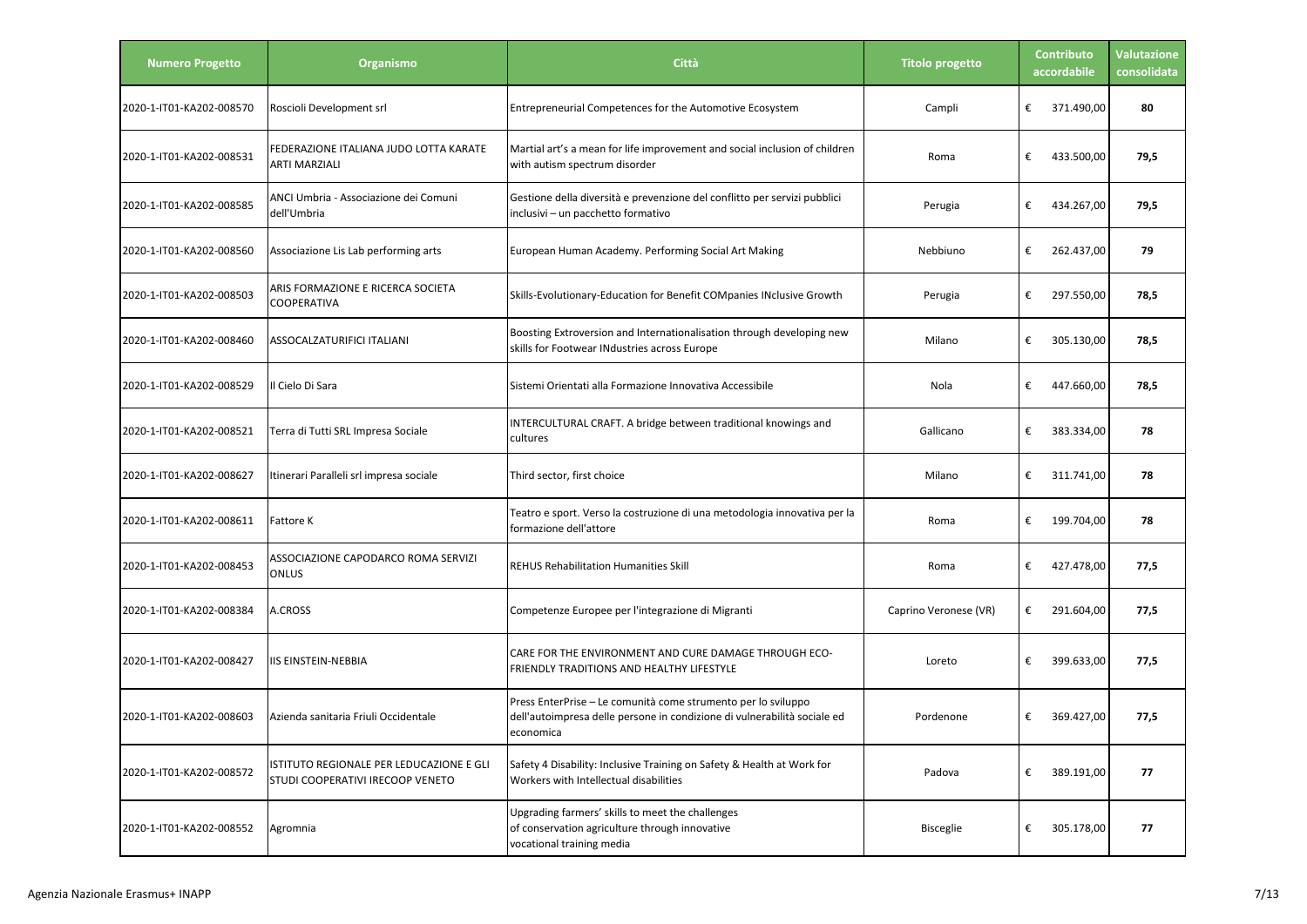| <b>Numero Progetto</b>   | Organismo                                                                                   | Città                                                                                                                           | <b>Titolo progetto</b> | <b>Contributo</b><br>accordabile | <b>Valutazione</b><br>consolidata |
|--------------------------|---------------------------------------------------------------------------------------------|---------------------------------------------------------------------------------------------------------------------------------|------------------------|----------------------------------|-----------------------------------|
| 2020-1-IT01-KA202-008403 | <b>EDUFORMA SRL</b>                                                                         | Professional tool for effective career development                                                                              | Padova                 | €<br>266.220,00                  | 77                                |
| 2020-1-IT01-KA202-008464 | UNIVERSITA DEGLI STUDI DI ROMA UNITELMA<br>SAPIENZA                                         | CIRCULAR Bioeconomy in agRIColture VET school students and teachers<br>reinforcing Key Skills and competencies                  | Roma                   | €<br>288.288,00                  | 77                                |
| 2020-1-IT01-KA202-008591 | SINEGLOSSA                                                                                  | Digital stories versus Digital divide                                                                                           | Ancona                 | €<br>204.373,00                  | 77                                |
| 2020-1-IT01-KA202-008548 | Associazione Cnos-Fap Regione Emilia Romagna                                                | Let's Play Inclusion!                                                                                                           | Bologna                | €<br>323.006,00                  | 77                                |
| 2020-1-IT01-KA202-008378 | Med.O.R.O. scarl                                                                            | <b>STARTING UP</b>                                                                                                              | Catania                | €<br>372.270,00                  | 77                                |
| 2020-1-IT01-KA202-008472 | FONDAZIONE HALLGARTEN-FRANCHETTI<br>CENTRO STUDI VILLA MONTESCA                             | Photography for Contemporary art: a new digital and artistic qualification<br>using ECVET                                       | Città di Castello      | €<br>299.208,00                  | 77                                |
| 2020-1-IT01-KA202-008553 | Istituto di Istruzione Secondaria Superiore "L.<br>Fazzini - V. Giuliani"                   | BlockTour                                                                                                                       | Vieste                 | €<br>310.396,00                  | 77                                |
| 2020-1-IT01-KA202-008478 | UNIONE DEGLI ASSESSORATI ALLE POLITICHE<br>SOCIO-SANITARIE, DELL ISTRUZIONE E DEL<br>LAVORO | Emotional skills in vocational training: gifting staff to cope with social<br>needs                                             | Palermo                | €<br>362.711,00                  | 76,5                              |
| 2020-1-IT01-KA202-008577 | A.RE.S. scarl                                                                               | Sustainability Building for (enlarged) VET community                                                                            | Campobasso             | €<br>282.040,00                  | 76,5                              |
| 2020-1-IT01-KA202-008509 | Serindform Srl                                                                              | ALL ACTIVE WITH TOURISM - Competenze per lo sviluppo del turismo<br>Attivo                                                      | Massa                  | €<br>261.447,00                  | 76                                |
| 2020-1-IT01-KA202-008467 | SOCIETA' COOPERATIVA A.FO.RI.S.MA.-ACLI<br>FORMAZIONE RICERCA SERVIZI MANAGEMENT            | Social Enterprise Management: comparison of models for the<br>development of inclusive, sustainable and smart managerial skills | Pisa                   | €<br>181.851,00                  | 76                                |
| 2020-1-IT01-KA202-008598 | FONDAZIONE LUIGI CLERICI                                                                    | HI!-TECH4VET                                                                                                                    | Milano                 | €<br>238.407,00                  | 76                                |
| 2020-1-IT01-KA202-008433 | Lazzarelle Cooperativa Sociale a r.l.                                                       | Homelessness and Migration. Training for Health and Social Care<br>Professionals                                                | Napoli                 | €<br>233.473,00                  | 75,5                              |
| 2020-1-IT01-KA202-008635 | COMUNE DI FANANO                                                                            | Heritage: Helping Environmental Regeneration, Innovative Transmission<br>and Generational Employment                            | Fanano                 | €<br>434.074,00                  | 75,5                              |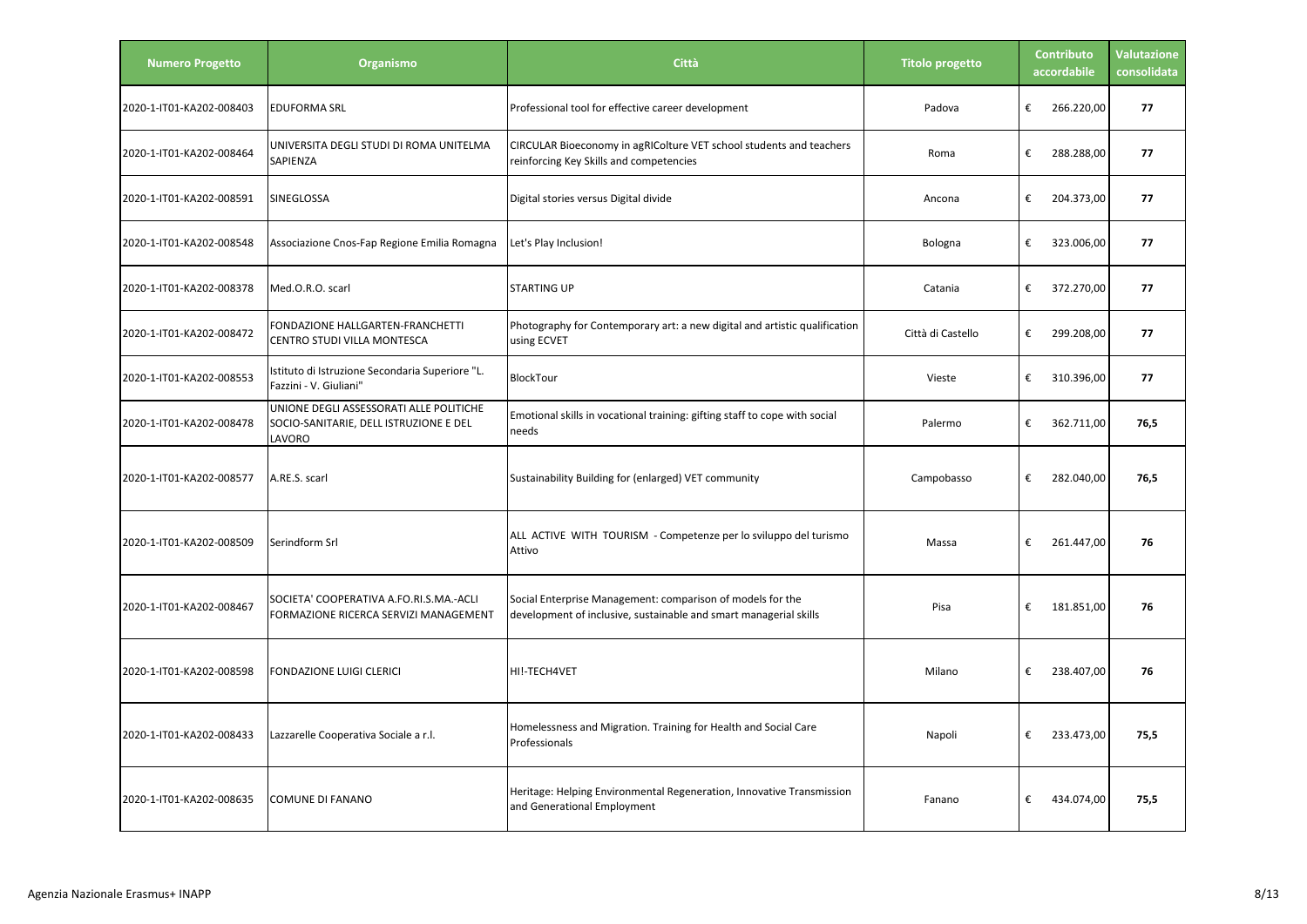| <b>Numero Progetto</b>   | Organismo                                                            | Città                                                                                                                                                                          | <b>Titolo progetto</b>   | Contributo<br>accordabile | <b>Valutazione</b><br>consolidata |
|--------------------------|----------------------------------------------------------------------|--------------------------------------------------------------------------------------------------------------------------------------------------------------------------------|--------------------------|---------------------------|-----------------------------------|
| 2020-1-IT01-KA202-008362 | CE.S.CO.T. VENETO - Centro Sviluppo Commercio<br>Turismo e Terziario | Future Oriented Curriculum and innovative training tools for FOod<br>Cultural Sustainable tourism workers and entrepreneurs                                                    | Padova                   | €<br>449.563,00           | 75,5                              |
| 2020-1-IT01-KA202-008556 | Tecum Srl                                                            | Content and Language Integrated learning for Key Competences                                                                                                                   | Udine                    | €<br>432.627,00           | 75,5                              |
| 2020-1-IT01-KA202-008401 | <b>CNIPA PUGLIA</b>                                                  | Migliora le competenze nel Laboratorio Professionale                                                                                                                           | Bari                     | €<br>296.323,00           | 75,5                              |
| 2020-1-IT01-KA202-008593 | Polo Europeo della Conoscenza - IC Bosco<br>Chiesanuova              | SYMbolic COde for DisabilitY                                                                                                                                                   | <b>Bosco Chiesanuova</b> | €<br>444.250,00           | 75                                |
| 2020-1-IT01-KA202-008388 | <b>CENTOFORM SRL</b>                                                 | European key competences in Sustainability MAnagement and Circular<br>Economy                                                                                                  | Cento                    | €<br>278.076,00           | 74,5                              |
| 2020-1-IT01-KA202-008517 | EURORA S.A.S.                                                        | Design thinking approach - defining the problem and finding the solution:<br>a training course for SMEs                                                                        | Rende                    | €<br>256.205,00           | 74,5                              |
| 2020-1-IT01-KA202-008533 | Centro Machiavelli S.r.l.                                            | Labs of VIrtual Reality To Understand a Language                                                                                                                               | Firenze                  | €<br>191.970,00           | 74                                |
| 2020-1-IT01-KA202-008528 | ENJOY ITALY DI ALESSANDRO GARIANO                                    | New VET tools to foster Sharing Economy in Tourism and its labour<br>market                                                                                                    | Marcellinara             | €<br>192.385,00           | 74                                |
| 2020-1-IT01-KA202-008410 | European Academy for Rural Territories<br>Hospitality                | SUSTAINABLE WOOD 4.0. Enhance skills of incompany<br>tutors, instructors & mentors on transnational work-based learning<br>process within the forest, wood & furniture sector. | Potenza                  | €<br>223.571,00           | 73,5                              |
| 2020-1-IT01-KA202-008447 | ARTIGIANSERVIZI SRL                                                  | <b>Traditional Arts and Hand Crafts</b>                                                                                                                                        | Foligno                  | €<br>158.106,00           | 73                                |
| 2020-1-IT01-KA202-008432 | Associazione di promozione sociale FO.RI.S                           | Innovating teaching and learning by digitalization for smart citizens                                                                                                          | <b>Brindisi</b>          | 299.812,00<br>€           | 73                                |
| 2020-1-IT01-KA202-008490 | <b>CESIE</b>                                                         | COaching for MEntor's and Teacher's Assistance                                                                                                                                 | Trappeto                 | 299.961,00<br>€           | 73                                |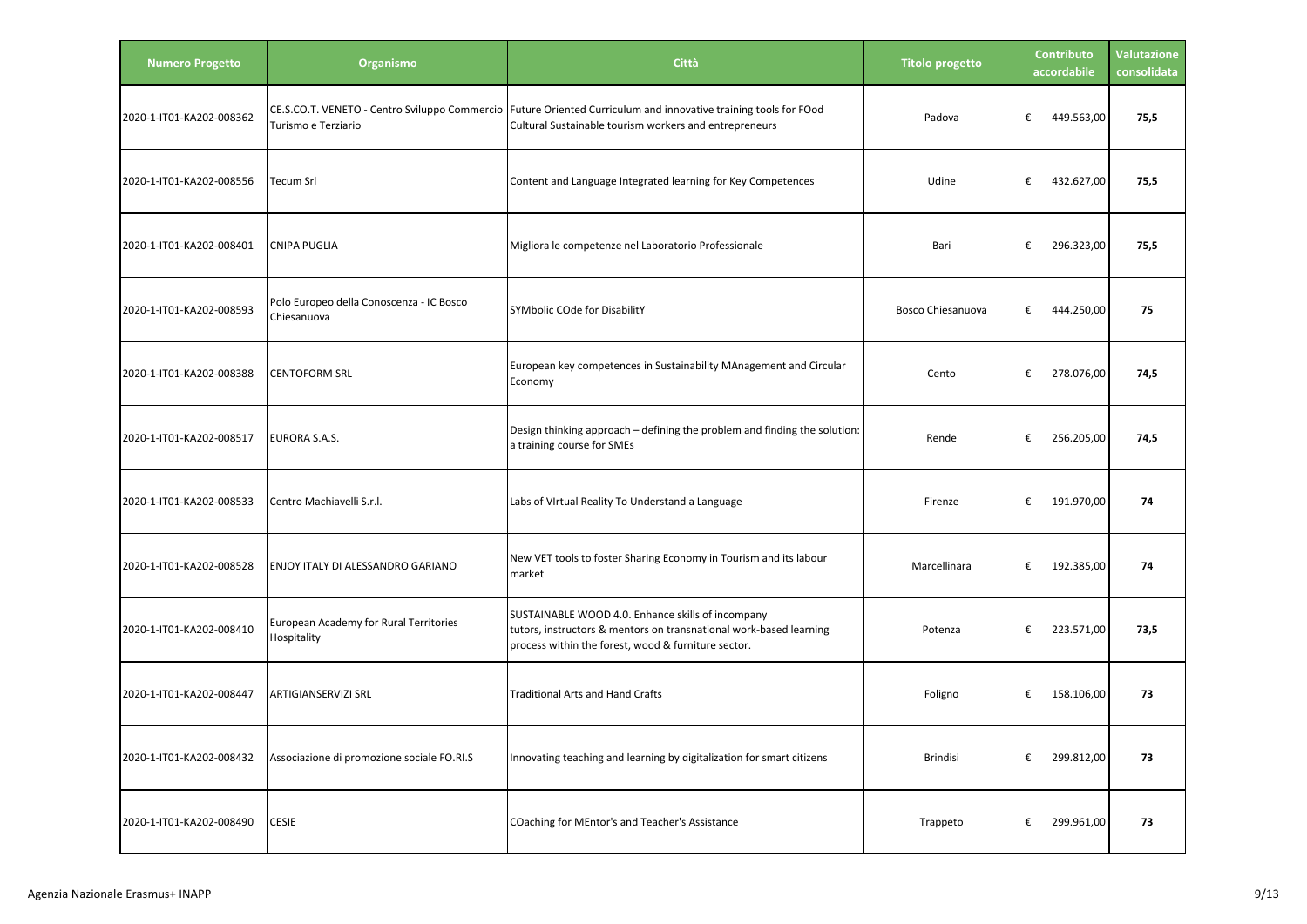| <b>Numero Progetto</b>   | Organismo                                                                                                                                  | Città                                                                                          | <b>Titolo progetto</b> | <b>Contributo</b><br>accordabile | <b>Valutazione</b><br>consolidata |
|--------------------------|--------------------------------------------------------------------------------------------------------------------------------------------|------------------------------------------------------------------------------------------------|------------------------|----------------------------------|-----------------------------------|
| 2020-1-IT01-KA202-008417 | Informamentis Europa                                                                                                                       | Sharing European Experience in Vocational Educational Training                                 | Caserta                | €<br>325.138,00                  | 73                                |
| 2020-1-IT01-KA202-008578 | UNIVERSITA DEGLI STUDI DI NAPOLI FEDERICO II                                                                                               | <b>BUILDING CIRCULAR ECONOMY TOURISM SKILLS AND COMPETENCIES</b>                               | Napoli                 | €<br>447.025,00                  | 72,5                              |
| 2020-1-IT01-KA202-008563 | ASSISTAL - Associazione Nazionale Costruttori di<br>Impianti e dei Servizi di Efficienza Energetica -<br><b>ESCo e Facility Management</b> | European training for energy community managers                                                | Milano                 | €<br>420.680,00                  | 72,5                              |
| 2020-1-IT01-KA202-008492 | ISTITUTO FORMAZIONE OPERATORI AZIENDALI                                                                                                    | Skills Care, Skills Matter                                                                     | Reggio Emilia          | €<br>299.270,00                  | 72                                |
| 2020-1-IT01-KA202-008602 | FORMIT - FONDAZIONE PER LA RICERCA SULLA<br>MIGRAZIONE E SULLA INTEGRAZIONE DELLE<br><b>TECNOLOGIE</b>                                     | gestural Code foR Emergency Agencies: Training in Vocational Education                         | Roma                   | €<br>437.543,00                  | 71,5                              |
| 2020-1-IT01-KA202-008599 | Akon Service S.a.s di Ciavatta O. & C.                                                                                                     | M.O.R.E.- More Opportunities to Recognize and Empower women<br>working in the home-care sector | San Salvo              | €<br>440.732,00                  | 71,5                              |
| 2020-1-IT01-KA202-008439 | Centro Studi Metiva Academy per lo sviluppo<br>della cultura imprenditoriale e digitale in Italia e<br>estero                              | Distance Learning - Tools & Methods                                                            | Cava dei Tirreni (SA)  | €<br>182.206,00                  | 71,5                              |
| 2020-1-IT01-KA202-008438 | UNIVERSITA DEGLI STUDI DI TERAMO                                                                                                           | Cin-ABS - Contamination in Agri business Sector                                                | Teramo                 | €<br>291.503,00                  | 71,5                              |
| 2020-1-IT01-KA202-008630 | <b>CHALLENGE NETWORK</b>                                                                                                                   | European Human Resources Open Campus                                                           | Roma                   | €<br>449.800,00                  | 71                                |
| 2020-1-IT01-KA202-008601 | Fondazione Edulife ONLUS                                                                                                                   | 4C for a 4.0 world: coworking, co-learning, capability, community                              | Verona                 | €<br>226.520,00                  | 71                                |
| 2020-1-IT01-KA202-008624 | Fondazione Edulife ONLUS                                                                                                                   | <b>VET Smart School Academy</b>                                                                | Verona                 | €<br>226.380,00                  | 70                                |
| 2020-1-IT01-KA202-008607 | UNIVERSITA DEGLI STUDI DI NAPOLI FEDERICO II                                                                                               | European changing culinary heritage to empower inclusion and VET<br>system                     | Napoli                 | 299.699,00<br>€                  | 70                                |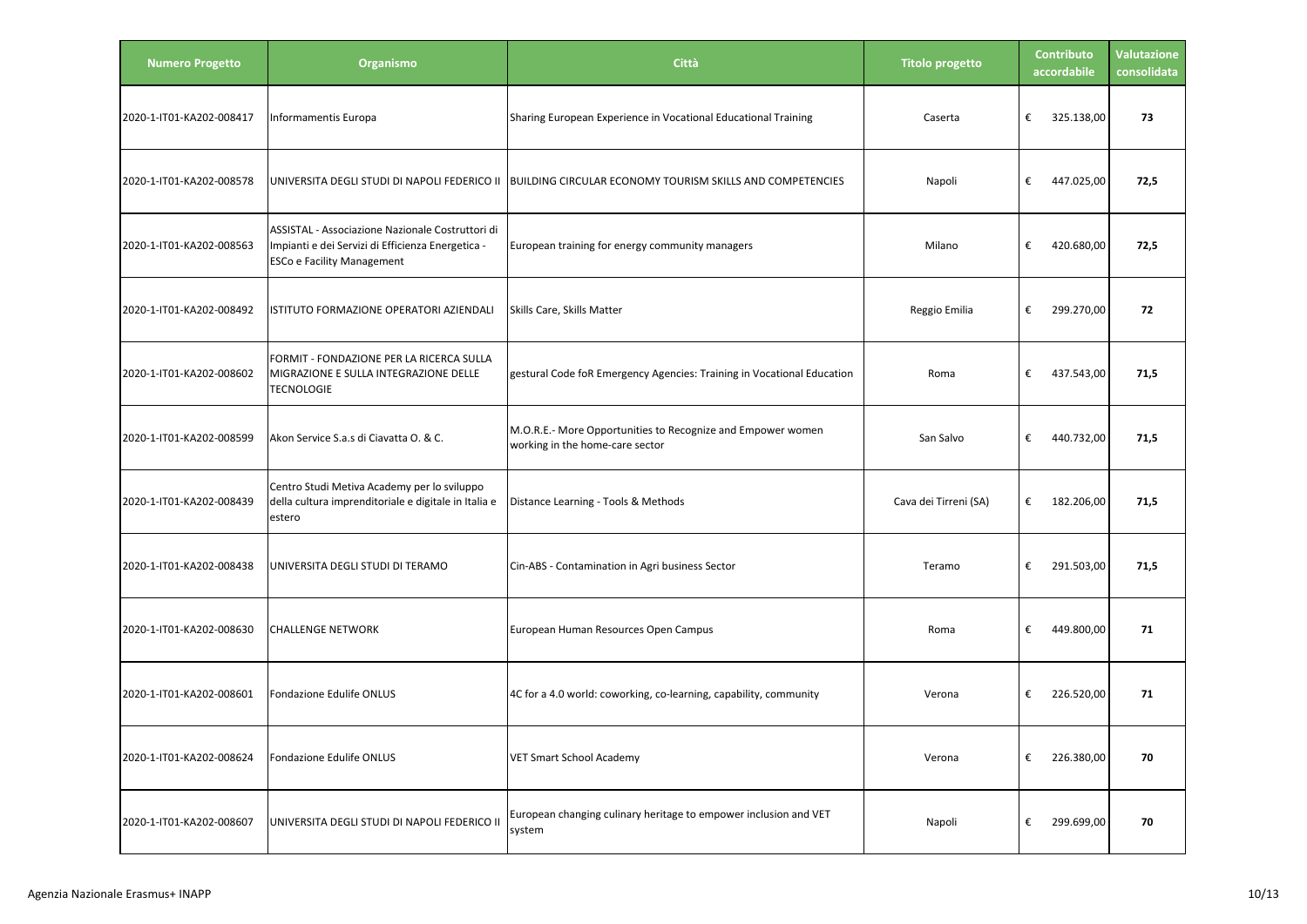| <b>Numero Progetto</b>   | Organismo                                                                                                                                          | Città                                                                                               | <b>Titolo progetto</b> | Contributo<br>accordabile | <b>Valutazione</b><br>consolidata |
|--------------------------|----------------------------------------------------------------------------------------------------------------------------------------------------|-----------------------------------------------------------------------------------------------------|------------------------|---------------------------|-----------------------------------|
| 2020-1-IT01-KA202-008554 | ZADRUZNI CENTER ZA SOCIALNO DEJAVNOST -<br>CENTRO COOPERATIVO DI ATTIVITA' SOCIALI -<br>COOPERATIVA SOCIALE - SOCIETA' COOPERATIVA                 | End Users oriented Work based Learning                                                              | Trieste                | €<br>399.983,00           | 69,5                              |
| 2020-1-IT01-KA202-008495 | IF srl                                                                                                                                             | Open Roads - New digital connection in work-based learning path                                     | Camerano               | €<br>196.900,00           | 69                                |
| 2020-1-IT01-KA202-008537 | CAMERA DI COMMERCIO I.A.A. DI TERNI                                                                                                                | Riattivare il Turismo dopo un disastro Naturale                                                     | Terni                  | €<br>335.990,00           | 69                                |
| 2020-1-IT01-KA202-008565 | CONSORZIO NAZIONALE MEUCCIO RUINI PER LA<br>FORMAZIONE, I SERVIZI AL LAVORO E<br>L'INNOVAZIONE TECNOLOGICA - SOCIETA'<br>COOPERATIVA               | Home care and social AssistaNce Development model                                                   | Roma                   | €<br>162.140,00           | 69                                |
| 2020-1-IT01-KA202-008616 | <b>AISFOR SRL</b>                                                                                                                                  | ENergy POverty: empoWER operators to ASSIST people in need                                          | Roma                   | €<br>299.180,00           | 69                                |
| 2020-1-IT01-KA202-008541 | I.E.R.F.O.P. ONLUS                                                                                                                                 | Training Tools responding to Cultural Linguistic Mediator's needs to<br>succed in the labour market | Cagliari               | €<br>267.585,00           | 69                                |
| 2020-1-IT01-KA202-008394 | UNIVERSITA DI PISA                                                                                                                                 | INsect sector for Feed and Food - new skills for the DEvelopment of<br><b>Circular EconomieS</b>    | Pisa                   | €<br>297.381,00           | 68                                |
| 2020-1-IT01-KA202-008610 | CITTA' METROPOLITANA DI ROMA CAPITALE                                                                                                              | Digital Resilient Innovation in Stressed Environment                                                | Roma                   | €<br>366.018,00           | 67,5                              |
| 2020-1-IT01-KA202-008608 | DISTRETTO INTERNI E DESIGN DID                                                                                                                     | Cross Cultural Marketing for Traditional Manufacturing SMEs                                         | Poggibonsi             | €<br>339.940,00           | 67                                |
| 2020-1-IT01-KA202-008450 | <b>REPLAY Network</b>                                                                                                                              | <b>Inclusive Learning Schools</b>                                                                   | Roma                   | €<br>282.269,00           | 66,5                              |
| 2020-1-IT01-KA202-008519 | Fondazione Centro Produttività Veneto                                                                                                              | RE-START E. INNOVATIVE TRAINING APPROACHES AND TOOLS FOR<br>SMALL BUSINESSES AFTER CRISIS           | Vicenza                | €<br>279.600,00           | 66,5                              |
| 2020-1-IT01-KA202-008411 | FORMA CAMERA - AZIENDA SPECIALE DELLA<br>CAMERA DI COMMERCIO,<br>INDUSTRIA, ARTIGIANATO E AGRICOLTURA DI<br>ROMA PER LA FORMAZIONE IMPRENDITORIALE | <b>Environmental Value Entrepreneurs Training</b>                                                   | Roma                   | €<br>209.416,00           | 66                                |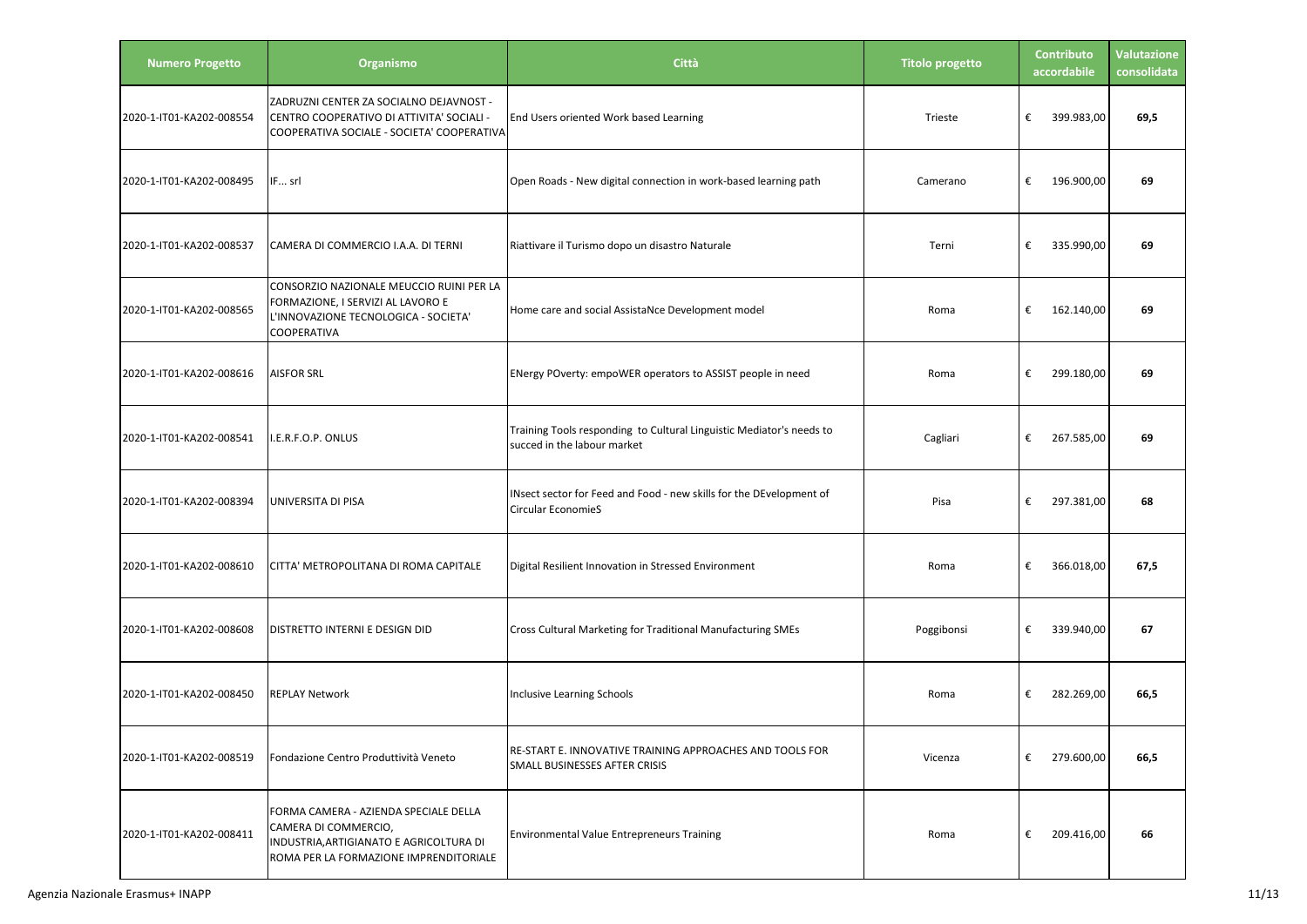| <b>Numero Progetto</b>   | Organismo                                                                        | <b>Città</b>                                                                                                              | <b>Titolo progetto</b> | <b>Contributo</b><br>accordabile | Valutazione<br>consolidata |
|--------------------------|----------------------------------------------------------------------------------|---------------------------------------------------------------------------------------------------------------------------|------------------------|----------------------------------|----------------------------|
| 2020-1-IT01-KA202-008389 | APS RESIDENZA IDRA-INDEPENDENT DRAMA                                             | SCENA: Strenghtening Compentences of Entrepreneurial Networks for<br>Artists                                              | <b>Brescia</b>         | €<br>376.049,00                  | 66                         |
| 2020-1-IT01-KA202-008422 | SVI.MED CENTRO EUROMEDITERRANEO PERLO<br>SVILUPPO SOSTENIBILE ONLUS ASSOCIAZIONE | Industrial tourism training solutions as innovative approach to VET                                                       | Ragusa                 | €<br>294.354,00                  | 65,5                       |
| 2020-1-IT01-KA202-008474 | AZIENDA SANITARIA LOCALE TO3                                                     | Evviva4Europe: Digital Storytelling for taking on the responsability in<br><b>Health Protection</b>                       | Collegno               | €<br>447.630,00                  | 65                         |
| 2020-1-IT01-KA202-008588 | Cooperativa Sociale Artemide                                                     | PROXIMITY DEVELOPERS                                                                                                      | Latiano                | €<br>236.873,00                  | 64,5                       |
| 2020-1-IT01-KA202-008458 | fito-consult                                                                     | Tree Examination with Drones                                                                                              | Varese                 | €<br>366.691,00                  | 64,5                       |
| 2020-1-IT01-KA202-008514 | <b>TATICS GROUP SRL</b>                                                          | FOstering Competences, Understandings and Skills in the Olive Oil<br>sector's New perspectives                            | Roma                   | €<br>249.020,00                  | 63,5                       |
| 2020-1-IT01-KA202-008592 | AGENFOR ITALIA ASSOCIAZIONE                                                      | European Development Programme for Care Professional                                                                      | Rimini                 | €<br>282.030,00                  | 63,5                       |
| 2020-1-IT01-KA202-008494 | C.I.A. UMBRIA - SERVIZI ALL'IMPRESA - S.R.L.                                     | Innovation Management for Multifunctional Agriculture                                                                     | Perugia                | €<br>280.277,00                  | 62                         |
| 2020-1-IT01-KA202-008487 | <b>GRUPPO COOPERATIVO CGM</b>                                                    | IN MEDIAS RES - Project on digital education and educational robotics for<br>teachers and educators of children aged 0-11 | Milano                 | €<br>296.944,00                  | 62                         |
| 2020-1-IT01-KA202-008402 | ENTE ACLI ISTRUZIONE PROFESSIONALE<br>PIEMONTE                                   | SCHOLE'                                                                                                                   | Torino                 | €<br>388.622,00                  | 61,5                       |
| 2020-1-IT01-KA202-008594 | UNIVERSITA DEGLI STUDI DI CAGLIARI                                               | Virtual Environment for Vocational Education and Training                                                                 | Cagliari               | €<br>427.640,00                  | 60                         |
| 2020-1-IT01-KA202-008633 | Associazione Migranti Onlus                                                      | Acceptance                                                                                                                | Padova                 | €<br>293.388,00                  | 59,5                       |